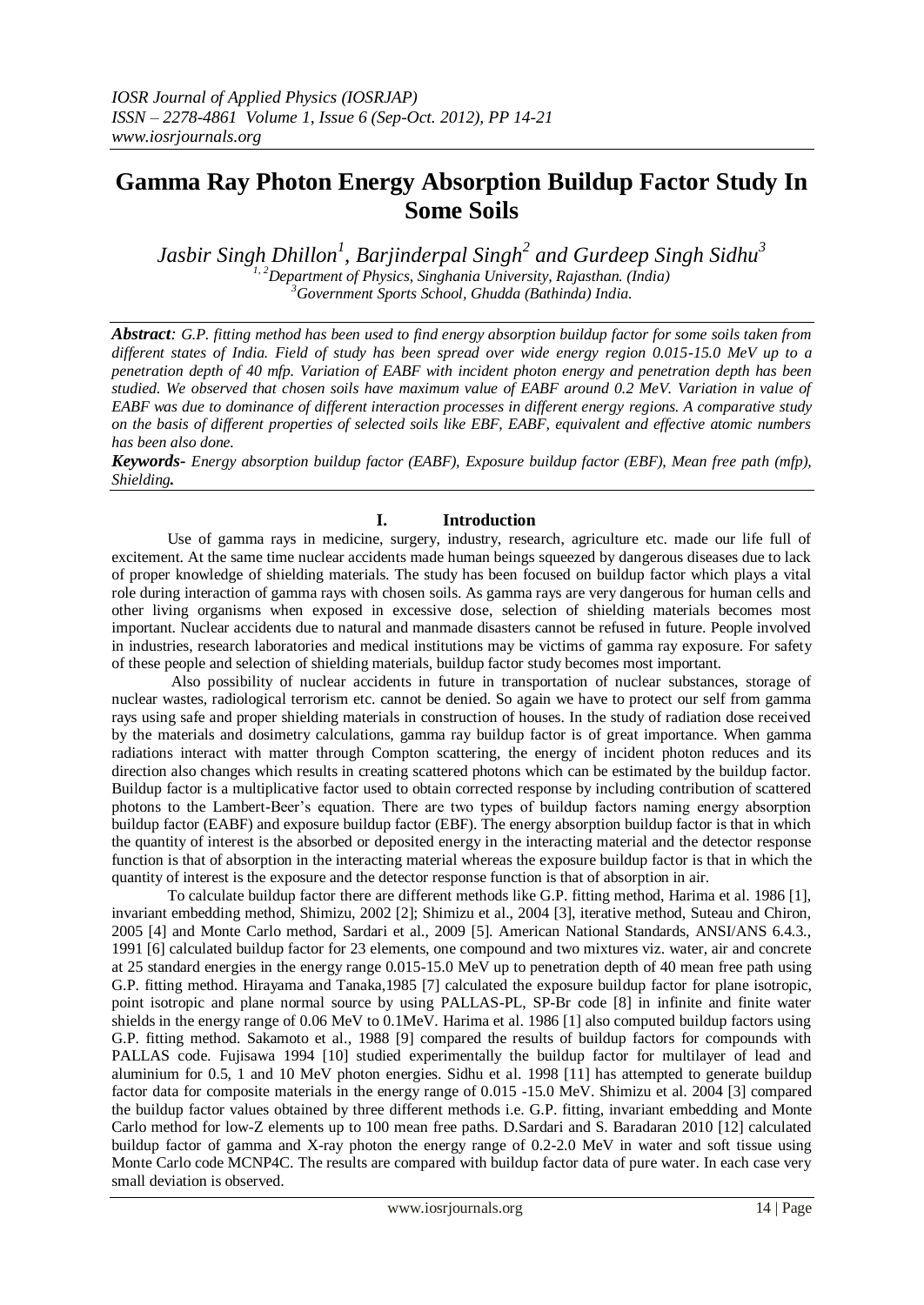So, any of these methods/codes can be used to compute buildup factor data for low-Z materials. This data is of very great importance for engineers from the radiation shield designing point of view. In the present work buildup factor is computed using G.P. fitting method for some soils of different states of India. Energy region is selected from 0.015-15.0 MeV up to a penetration depth of 40 mean free path (mfp). The generated energy absorption buildup factor data has been studied as a function of incident photon energy and penetration depth. An attempt has been also made to perform a comparative study on the basis of different properties of selected soils like EBF, EABF, equivalent and effective atomic numbers.

# **II. Materials and Methods**

## **1**. *Selection of Materials*

For the present investigations five soil samples from different states of India are chosen and are given in TABLE1. The chemical composition of these soils is taken from world wide website of Krishiworld [13].

<http://www.krishiworld.com/html/soil7.html>

Soils are the basic raw materials used in construction of shelters, laboratories for nuclear experiments and residential houses. Soils can be used as good radiation shielding material because of their low cost and easy availability. As buildup factor data for these samples is not available in any form, so energy absorption and exposure buildup factor of the chosen soil samples has been calculated for incident photon energy from 0.015- 15.0 MeV and up to a penetration depth of 40 mfp.

Table1 Percentage Inorganic Composition of the Chosen Soil Samples.

|                   | Sandy          | Loam             | Sandy<br>Loam    | Silt<br>Loam   | Clay          |
|-------------------|----------------|------------------|------------------|----------------|---------------|
|                   | Rajasthan      | Uttar<br>Pradesh | Uttar<br>Pradesh | Assam          | Tamil<br>Nadu |
| Composition       | S <sub>1</sub> | S <sub>2</sub>   | S3               | S <sub>4</sub> | S5            |
|                   |                |                  |                  |                |               |
| SiO <sub>2</sub>  | 91.72          | 86.98            | 84.84            | 86.49          | 65.16         |
| Al2O3             | 2.92           | 4.10             | 5.30             | 9.16           | 13.76         |
| Fe2O3             | 2.36           | 3.52             | 4.52             | 7.00           | 9.27          |
| MnO               |                |                  |                  | 0.21           | 0.25          |
| CaO               | 0.35           | 0.42             | 0.91             | 0.14           | 2.18          |
| MgO               | 0.78           | 1.29             | 0.52             | 0.90           | 2.47          |
| K2O               | 0.33           | 0.56             | 0.16             | 1.85           | 0.14          |
| Na <sub>2</sub> O | 0.08           |                  | 0.03             |                | 0.01          |
| P2O5              | 0.08           | 0.06             | 0.10             | 0.24           |               |
|                   |                |                  |                  |                |               |

## *2. Computational Work*

Buildup factors are computed using G.P. fitting parameters and the equivalent atomic number  $Z_{eq}$  of selected soils following three steps given below:

## 2.1 Computation of equivalent atomic number  $(Z_{eq})$

To compute equivalent atomic number of selected soils, the value of Compton partial attenuation coefficient ( $\mu_{\text{compton}}$ ) and total attenuation coefficient ( $\mu_{\text{total}}$ ) in cm<sup>2</sup>/g are obtained for selected soils in the energy range of 0.015 to 15.0 MeV and also for elements from Z=1 to Z=40 in the same energy range by using the state of art and convenient computer program WinXCOM computer program Gerward et al. 2001 [14]; Gerward et al. 2004 [15]) initially developed as XCOM, Berger and Hubbel, 1999 [16]. Ratio R ( $\mu$  compton /  $\mu$  total) for selected soil samples and for elements from Z=1 to 40 is calculated at energies 0.015 to 15.0 MeV using a simple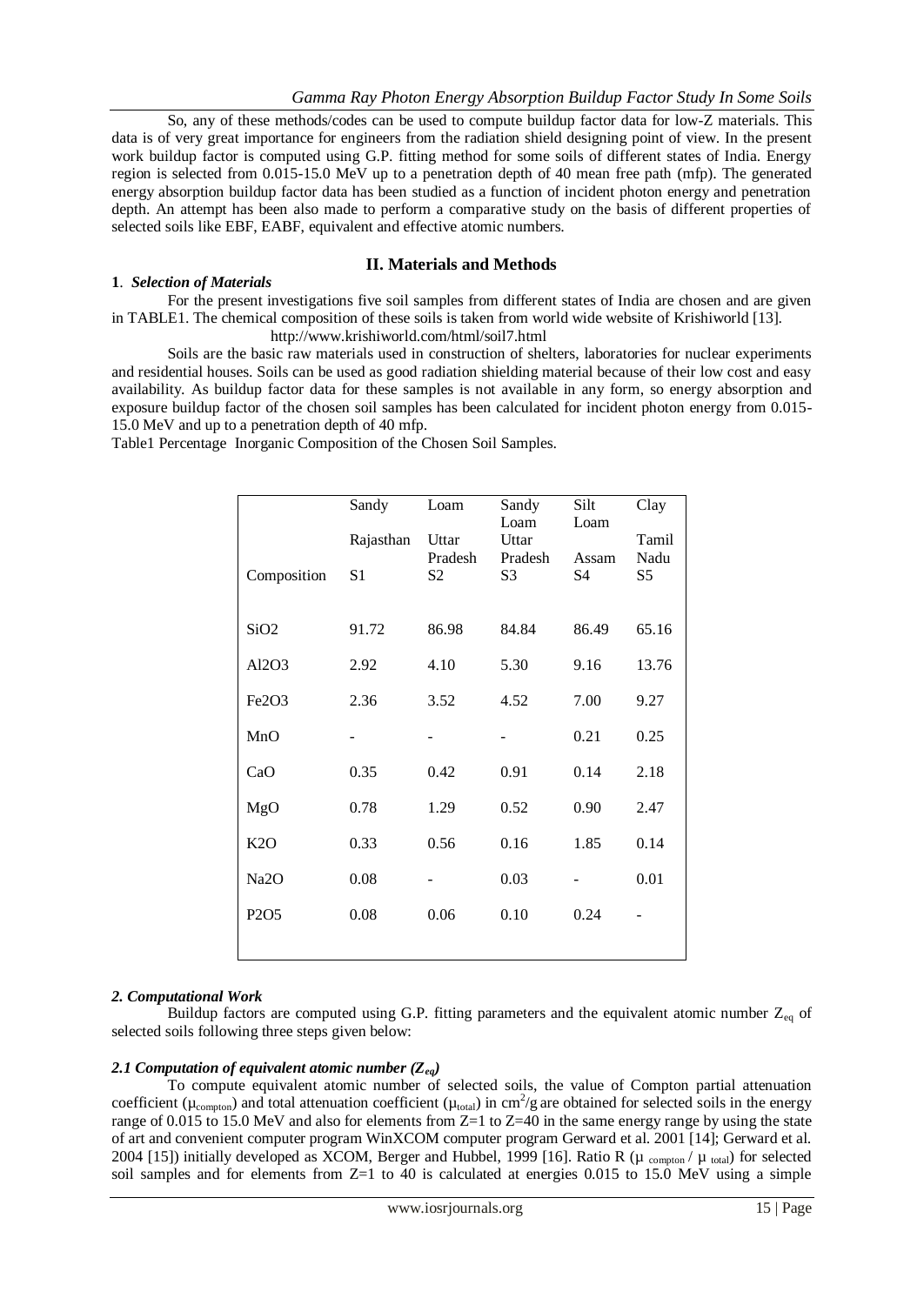computer program. For the interpolation of  $Z_{eq}$  for selected samples, the ratio R of particular sample at a given energy is matched with the corresponding ratio of elements at the same energy. For the case, where the ratio R lies between two successive ratios of known elements, the value of  $Z_{eq}$  is interpolated using following formula, Sidhu et al., 2000 [17]

$$
Z_{eq} = \frac{Z_1(\log R_2 - \log R) + Z_2(\log R - \log R_1)}{\log R_2 - \log R_1}
$$

where  $Z_1$  and  $Z_2$  are the atomic numbers of elements corresponding to ratio  $R_1$  and  $R_2$ . The computed values of  $Z_{eq}$  for different soils samples are given in Table 2.

Table2. Equivalent Atomic Number (Z<sub>eq</sub>) of Chosen Soil Samples in Energy Range of 0.015-15.0 MeV

| E(MeV)                   |       | Equivalent atomic number ( $Z_{eq}$ ) |           |           |                |
|--------------------------|-------|---------------------------------------|-----------|-----------|----------------|
|                          | S1    | S <sub>2</sub>                        | <b>S3</b> | <b>S4</b> | S <sub>5</sub> |
| 0.015                    | 12.09 | 12.34                                 | 12.57     | 12.96     | 13.54          |
| 0.02                     | 12.16 | 12.43                                 | 12.68     | 13.09     | 13.7           |
| 0.03                     | 12.27 | 12.57                                 | 12.79     | 13.26     | 13.9           |
| 0.04                     | 12.33 | 12.65                                 | 12.88     | 13.35     | 14.02          |
| 0.05                     | 12.4  | 12.71                                 | 12.97     | 13.47     | 14.1           |
| 0.06                     | 12.43 | 12.73                                 | 12.99     | 13.53     | 14.2           |
| 0.08                     | 12.45 | 12.75                                 | 13.03     | 13.6      | 14.21          |
| 0.1                      | 12.63 | 13.05                                 | 13.2      | 13.66     | 14.44          |
| 0.15                     | 12.85 | 12.85                                 | 13.44     | 13.44     | 13.98          |
| 0.2                      | 12.92 | 12.92                                 | 12.92     | 12.92     | 14.49          |
| 0.3                      | 12.5  | 12.5                                  | 12.5      | 12.5      | 14.5           |
| 0.4                      | 12.5  | 12.5                                  | 12.5      | 12.5      | 14.5           |
| 0.5                      | 12.5  | 12.5                                  | 12.5      | 12.5      | 14.5           |
| 0.6                      | 12.5  | 12.5                                  | 12.5      | 12.5      | 14.5           |
| 0.8                      | 12.5  | 12.5                                  | 12.5      | 12.5      | 14.5           |
| 1                        | 12.5  | 12.5                                  | 12.5      | 12.5      | 14.5           |
| 1.5                      | 12.5  | 12.5                                  | 12.5      | 12.5      | 14.5           |
| $\overline{\mathbf{c}}$  | 9.726 | 9.726                                 | 9.741     | 12.87     | 12.88          |
| 3                        | 10.69 | 10.69                                 | 10.69     | 11.59     | 11.72          |
| $\overline{\mathcal{L}}$ | 10.93 | 11.41                                 | 11.41     | 11.41     | 11.94          |
| 5                        | 11.17 | 11.17                                 | 11.17     | 11.61     | 11.99          |
| 6                        | 11.27 | 11.27                                 | 11.27     | 11.47     | 11.72          |
| 8                        | 11.18 | 11.18                                 | 11.44     | 11.44     | 12.02          |
| 10                       | 10.79 | 11.18                                 | 11.36     | 11.55     | 11.73          |
| 15                       | 10.99 | 11.12                                 | 11.36     | 11.63     | 11.89          |

#### *2.2 Computation of G.P. fitting Parameters*

American National Standard 1991, ANSI/ANS- 6.4.3 [6] has provided the exposure and energy absorption G.P. fitting parameters of twenty three elements (Ca, Fe, Si etc.) in the energy range of 0.015-15.0 MeV and up to 40 mfp. The computed values of  $Z_{eq}$  for selected soils were used to interpolate G.P. fitting parameters (b, c, a,  $X_k$ , d) for the exposure and energy absorption buildup factor in the chosen energy range of 0.015-15.0 MeV and penetration depth (1-40 mfp). The formula, Sidhu et al., 2000 [17] used for the purpose of interpolation of the G.P. fitting parameters is given below:

$$
P = \frac{P_1(\log Z_2 - \log Z_{eq}) + P_2(\log Z_{eq} - \log Z_1)}{\log Z_2 - \log Z_1}
$$

where  $P_1$  and  $P_2$  are the values of G.P. fitting parameters corresponding to atomic number  $Z_1$  and  $Z_2$ respectively at a given energy and  $Z_{eq}$  is the equivalent atomic number of chosen soils at same energy.  $Z_1$ ,  $Z_2$  are the successive elemental atomic numbers such that

$$
Z_1 < Z_{eq} < Z_2\,
$$

#### *2.3 Computation of buildup factor*

In this last step computed G.P. fitting parameters of selected soils are used to calculate buildup factors. Following formulae, Harima et al., 1986 [1] are used.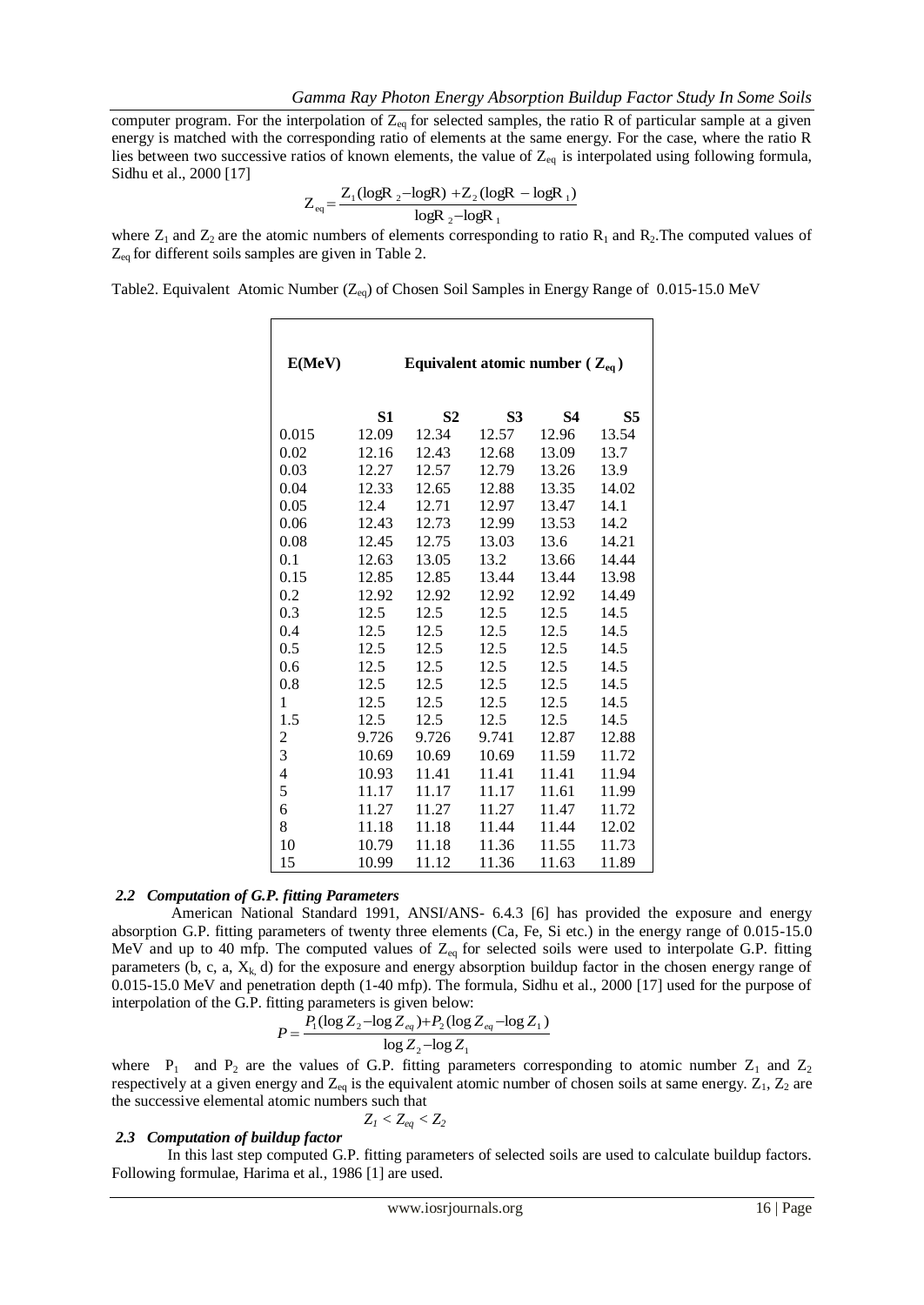B(E, x) = 1 + 
$$
\frac{(b-1)(K^x - 1)}{K-1}
$$
 for K  $\neq$  1  
\nB(E, x) = 1 + (b-1)x for K = 1  
\nK(E, x) = cx<sup>2</sup> + d  $\frac{\tanh(x/X_k - 2) - \tanh(-2)}{1 - \tanh(-2)}$  x  $\leq$  40 mfp

where a, b, c, d, and  $X_K$  are the G.P. fitting parameters that depend upon attenuating medium and source energy, x is the distance between source and detector in the medium. E is the incident photon energy. b is buildup factor at 1 mfp. K is the photon dose multiplication and change in the shape of spectrum with increasing penetration depth. K is represented by tangent hyperbolic function of penetration depth in mfp.

To standardize this interpolation method, exposure and energy absorption buildup factor for water are computed up to 40 mfp in energy range of 0.015–15 MeV with this method. The results so obtained are compared with the result of ANSI/ANS 6.4.3 standard, Sidhu et al. 2000 [17] for a few randomly selected energies of 0.015, 5.0, 10.0, 15.0 MeV. The compared values of EBF and EABF of water have been plotted and shown in figure 1. The two results are in good agreement within the limits of statistical error. Thus we can assume safely that the present method is appropriate and suitable for calculation of exposure and energy absorption buildup factor of chosen soils.



Fig.  $1(a)$  Fig.  $1(b)$ 

Fig. 1(a,b) Standardization of the G-P fitting method by comparison of calculated and standard values of EABF and EBF for water.

#### **II. Results And Discussions**

The energy and penetration depth dependence of energy absorption buildup factor and comparison study of EBF and EABF have been discussed in following sub sections.

#### *1. Effect of Incident Photon Energy on Energy Absorption Buildup Factor*

All the soil samples show almost similar behavior at different mean free paths. Energy absorption buildup factor (EABF) is comparatively smaller for incident photon energy less than  $E_{pe}$  for all soil samples at different penetration depths. The reason behind this is that at lower incident photon energies, photoelectric absorption takes place and photons are completely absorbed by the material Here  $E_{pe}$  is the incident photon energy at which the photoelectric interaction coefficient matches the Compton interaction coefficient for a given soil sample. It is observed that for incident photon energy  $E_{pe} < E < E_{pp}$  Compton scattering starts dominating photoelectric absorption. Here E<sub>pp</sub> is the incident photon energy value at which the pair production interaction coefficient matches the Compton interaction coefficient for a particular soil sample. At higher energies pair production dominates Compton scattering resulting in lowering of buildup factor. Fig.2 describes this graphically. The approximate values of  $E_{pe}$ ,  $E_{pp}$  and  $E_{peak}$  are given in TABLE 3.

| <b>Soil Sample</b>            | ${\bf E_{pe}}$ | $E_{\rm pp}$ | $E_{\rm peak}$ |
|-------------------------------|----------------|--------------|----------------|
|                               | (MeV)          | (MeV)        | (MeV)          |
| Sandy Rajasthan (S1)          | 0.15           | 1.5          | 0.20           |
| Loam Uttar Pradesh (S2)       | 0.15           | 1.5          | 0.20           |
| Sandy Loam Uttar Pradesh (S3) | 0.15           | 1.5          | 0.20           |
| Silt Loam Assam (S4)          | 0.20           | 1.5          | 0.20           |
| Clay Tamil Nadu (S5)          | 0.20           | 1.5          | 0.30           |

Table3. Values of E<sub>pe</sub>, E<sub>pp</sub>, and E<sub>peak</sub> For Selected Soil Samples.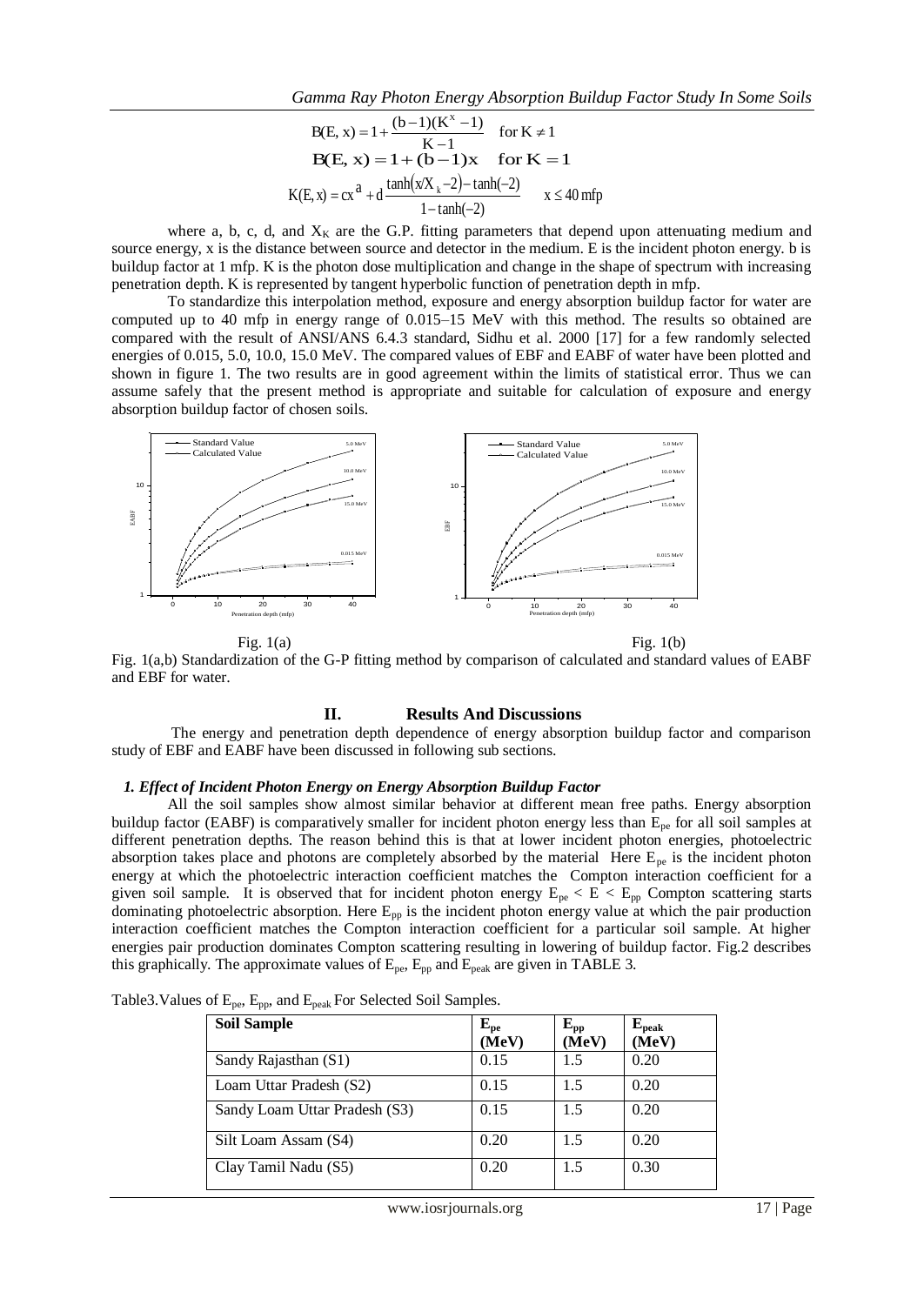## *2. Effect of Penetration Depth on Energy Absorption Buildup Factor*

The curves at different energies in figure3 show that there is continuous increase in EABF with increase in penetration depth for all samples. It is due to the fact that the increase in penetration depth increases the interaction of gamma-radiation photons with matter resulting in generation of large number of low energy photons due to occurrence of Compton scattering process.

It is also noted from the figure that for a fixed value of penetration depth, the buildup factor increases with increase in incident photon energy from 0.015 to 0.3 MeV. The buildup factor values are highest at 0.3 MeV after which the buildup factor decreases with the increase in incident photon energies from 0.6 to 15.0 MeV. It is seen that for energies greater than 1.0 MeV, there is a sharp fall in the value of buildup factor which ultimately depicts the dominance of pair production process in the energy region.



Fig2. The EABF and EBF values for all samples in the energy region 0.015-15.0 MeV at 3 mfp, 10 mfp and 25 mfp.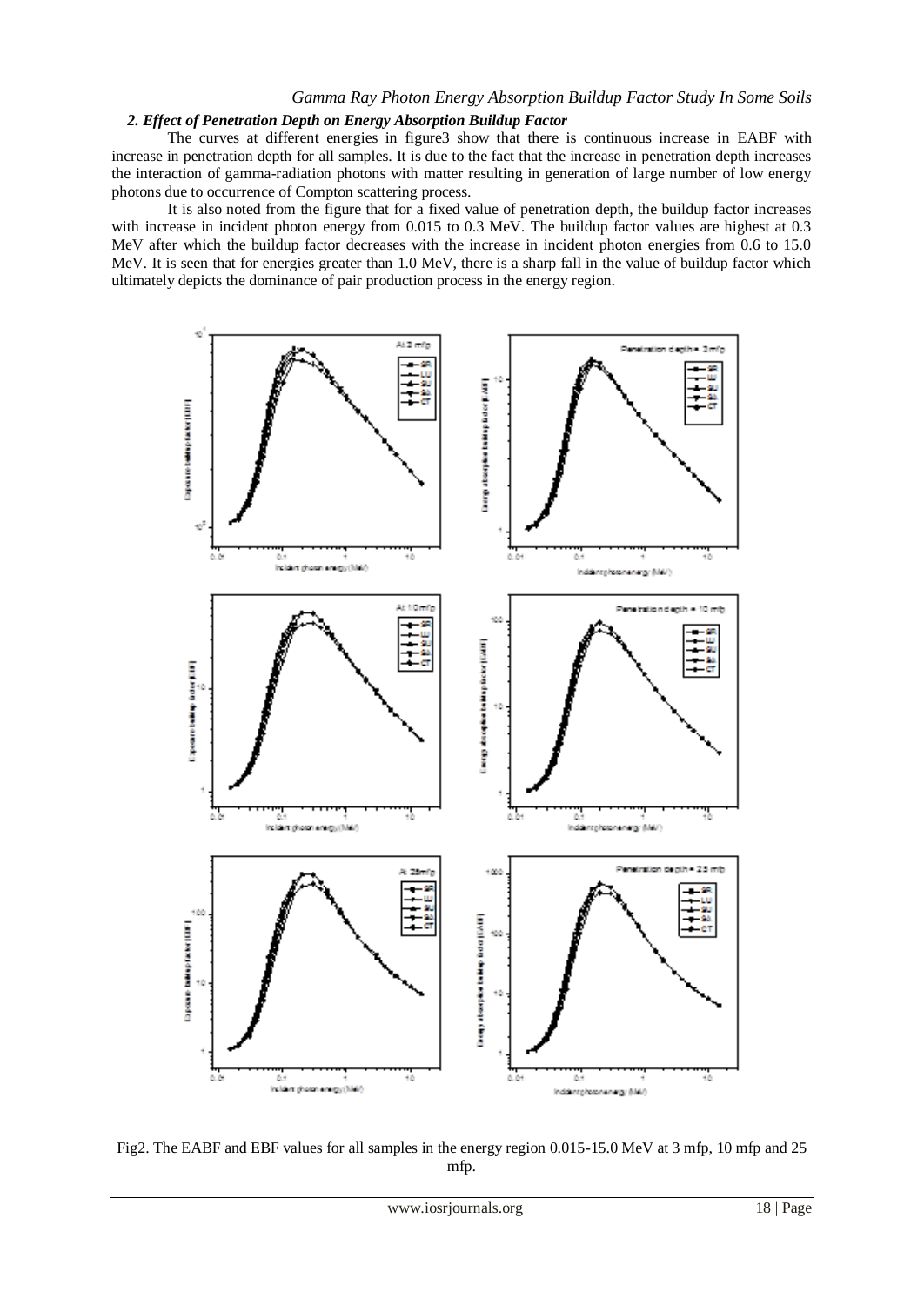

Fig.3. The EABF and EBF values for all samples up to penetration depth of 40 mfp at 0.02 MeV, 0.1 MeV and 0.8 MeV.

# *3. Dependence of EABF on Zeff*

To study the average behavior of a sample, effective atomic number  $Z_{\text{eff}}$  of the sample is obtained as an average of equivalent numbers over incident photon energies. From graphs shown in Fig.4, it is found that for energy region (0.3-15.0 MeV) the values of buildup factors show a decreasing trend with increase in the value of Z<sub>eff</sub>. It is evident that for energy greater than 1.0 MeV there is practically no change in values of EABF. Thus at higher energies EABF are independent of Zeff. Also with increase in penetration depth, probability of multiple scattering increases and creating more photons increases the value of EABF.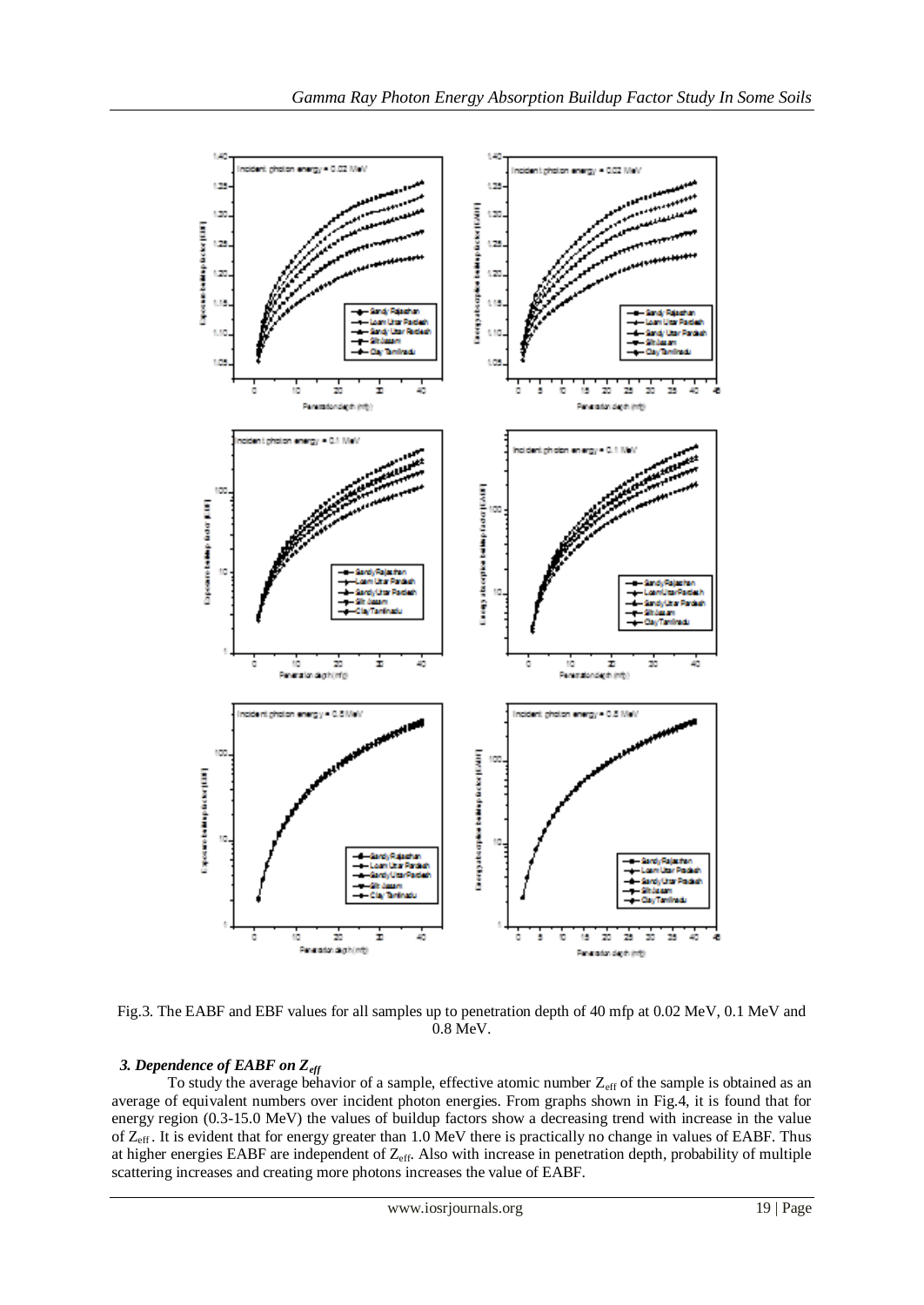

Fig. 4 (a,b,c,d)The variation of EABF and EBF of chosen soils with effective atomic numbers for energies 0.015- 15.0 MeV at 20 mfp.

# **4.** *Comparison of EABF and EBF*

Observations concluded that the values of EABF and EBF show similar behavior towards incident photon energy, penetration depth and some other properties of chosen soils. The significant differences observed are between the values of EABF and EBF at some photon energies for different samples. These differences estimate the location of maximum radiation occurrence. The maximum differences in the values confine to intermediate energy region due to dominance of Compton scattering over other interaction processes. It is observed that the values of EABF are significantly larger than EBF for materials having high equivalent atomic number whereas materials with low equivalent atomic number have larger EBF than EABF. This indicates that for materials of high  $Z_{eq}$ , the absorption inside the medium is much more as compared to air. The absorption in air contributes more to the EBF than EABF for materials of low  $Z_{eq}$ .

# **III. Conclusions**

This study of buildup factor of soils will be helpful in estimating the transport and degradation of gamma radiations in these soils. Mostly Lead and Mercury are used as shielding materials. But these are difficult to use at large scale due to their higher cost and availability. Soils can be used as a gamma-ray shielding material in field experiments which is suitable from the point of view of cost and availability. Above studies projects Soil as a potential radiation shielding material.

# **IV. Acknowledgment**

We are grateful to Berger and Hubbell for providing the convenient computer program XCOM with the help of National Institute of Standards and Technology, Gaithersburg.